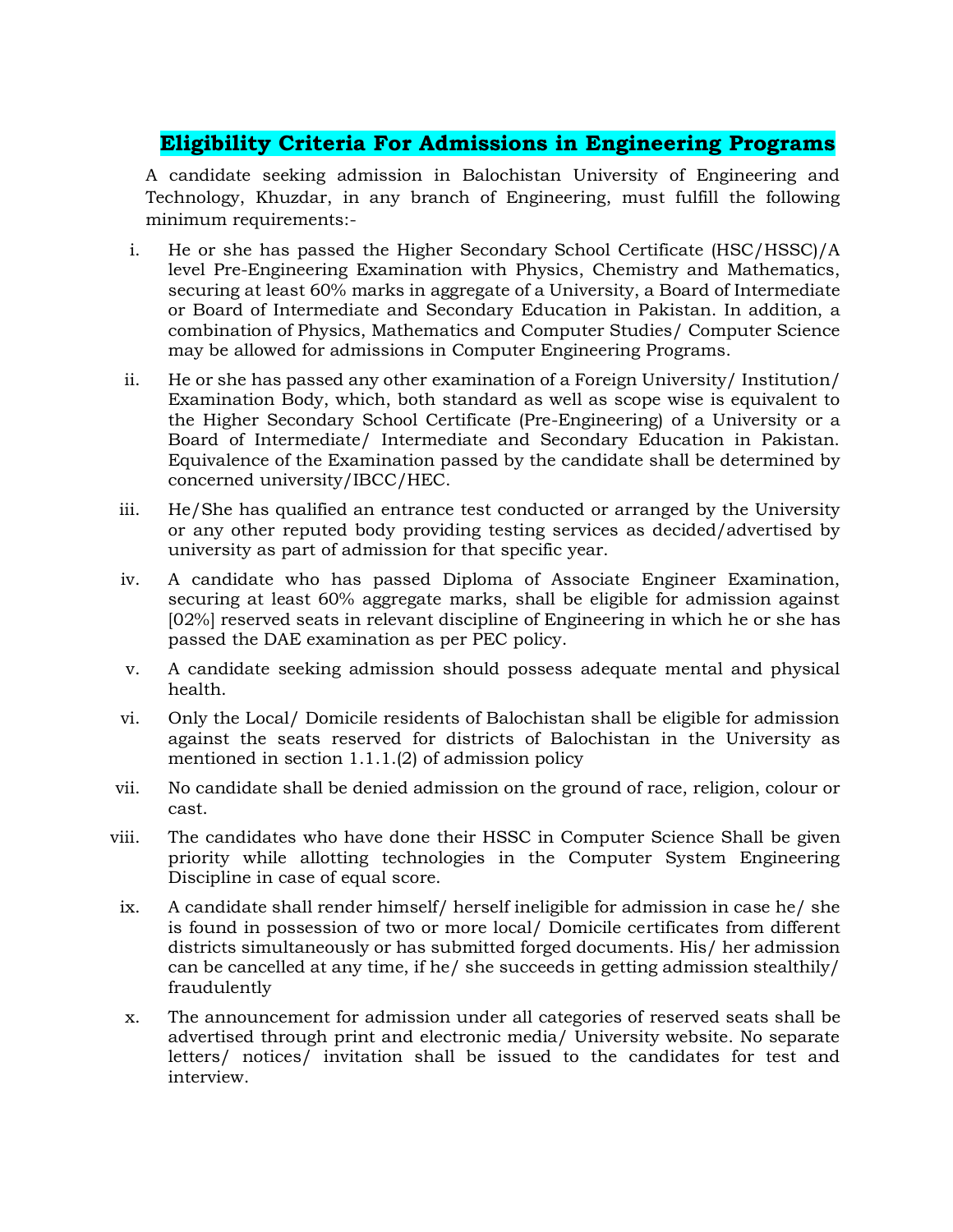- xi. Competition in each district shall take place between candidates of the same district *i*.*e* a candidate of district "x" shall not compete with a candidate of district  $\mathbf{y}$ ".
- xii. Physical presence of the candidate along with original documents at the time of admission shall be compulsory.
- xiii. A candidate who does not get admission in Balochistan University of Engineering and Technology, Khuzdar after his/ her selection in a particular year, shall be debarred from selection.
- xiv. Incomplete or applications received after due date shall not be entertained.
- xv. The application must accompany six copies of passport size recent photographs and the following documents in duplicate duly attested by a magistrate or an officer of BPS-17 or above:
	- a) F.Sc/A level (Pre-Engineering)/Diploma of Associate Engineering (as applicable) along-with detailed marks certificate duly verified from respective Board.
	- b) Matriculation certificate along-with detailed marks certificate.
	- c) Local/ Domicile certificate from the District Magistrate.
	- d) Character certificate from the Principal of the college last attended.
	- e) Certificate of Health from District Health Officer.
	- f) An affidavit on the Non-judicial stamp paper, duly attested by first class Magistrate, stating that the candidate is in possession of only one local/ domicile certificate.
	- g) National Identity Card of the candidate or his/her father in case he/she is below 18 years of age.

### **Note**

 In case a candidate is below 21 year of age, the Domicile certificate of his/her father, mother or legal guardian candidate's name duly mentioned, will be considered valid.

- xvi. The Selection Committee is authorized to ensure the validity of documents attached with the application form from the relevant authority and reject the application found with discrepancy.
- xvii. Selection of candidates for admission shall be made by the Selection Committee, strictly on merit. Marks used for establishing merit will be reckoned by following weightage/percentage: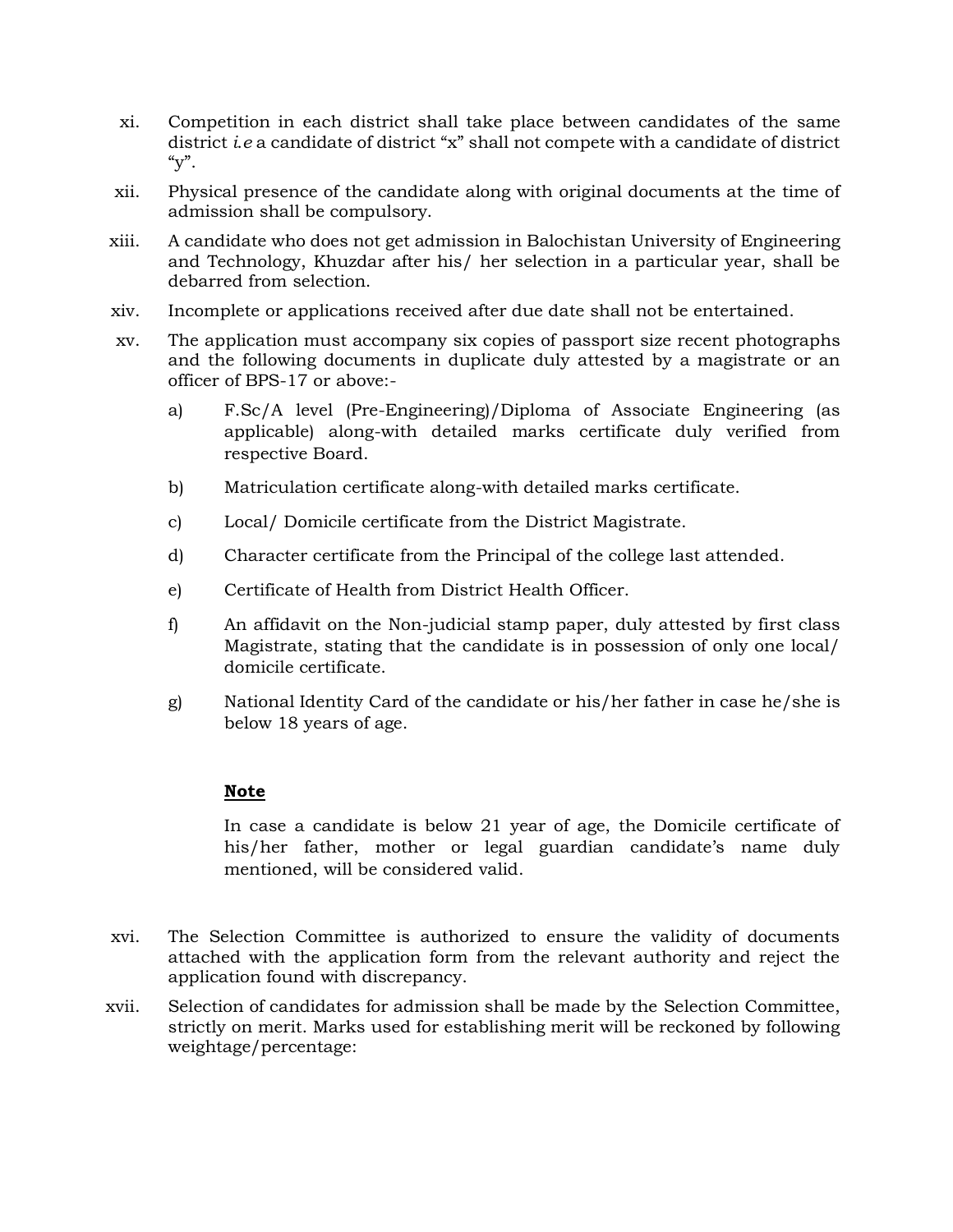- a. Weightage of total marks Matriculation of 10
- b. Weightage of total marks of FSc/A-Level 40
- c. Weightage of total marks of Entry Test 50
- xviii. In case the calculated aggregate marks of two or more candidates are equal, the candidate securing higher marks in F.Sc/A level, Mathematics and physics shall rank higher on merit.
- xix. In case a candidate does not clear F.Sc/A level/DAE Examination within the minimum period required for passing the same, after Matriculation, then every additional year or part of year beyond this period shall be treated as that he/ she has not appeared in the Examination in that year and in such case 10 marks will be deducted from F.Sc/A level/DAE marks for each additional year.
- xx. The candidates who have done their HSSC in Computer Science Shall be eligible for admission only in Computer System Engineering Discipline.
- xxi. A candidate once admitted in any other professional graduation course against the Government reserved seats shall not be eligible for admission in BUET Khuzdar
- xxii. The announcement for admission under all categories of reserved seats shall be advertised through print and electronic media/ University website. No separate letters/ notices/ invitation shall be issued to the candidates for test and interview.

# **Admission Forms**

- i. Application forms may be downloaded from university website [www.buetk.edu.pk](http://www.buetk.edu.pk/) and same be submitted along with Bank Draft of Rs. 4000/- in favour of Registrar BUETK
- ii. Application form duly completed in all respect and accompanied by attested photocopies of the required documents must reach Students Affair Branch BUETK by or before closing date
- iii. Students desirous of applying on both regular and self-finance for the Admissions in Engineering Program are required to submit separate forms
- iv. Students are required to submit separate forms for other quota seats for the engineering programs as well.
- v. All eligible candidates will be required to appear in pre-admission test conducted by NTS.

## **NOTE:**

For all engineering disciplines Rs 4000/- as processing fee have to be submitted along with application form: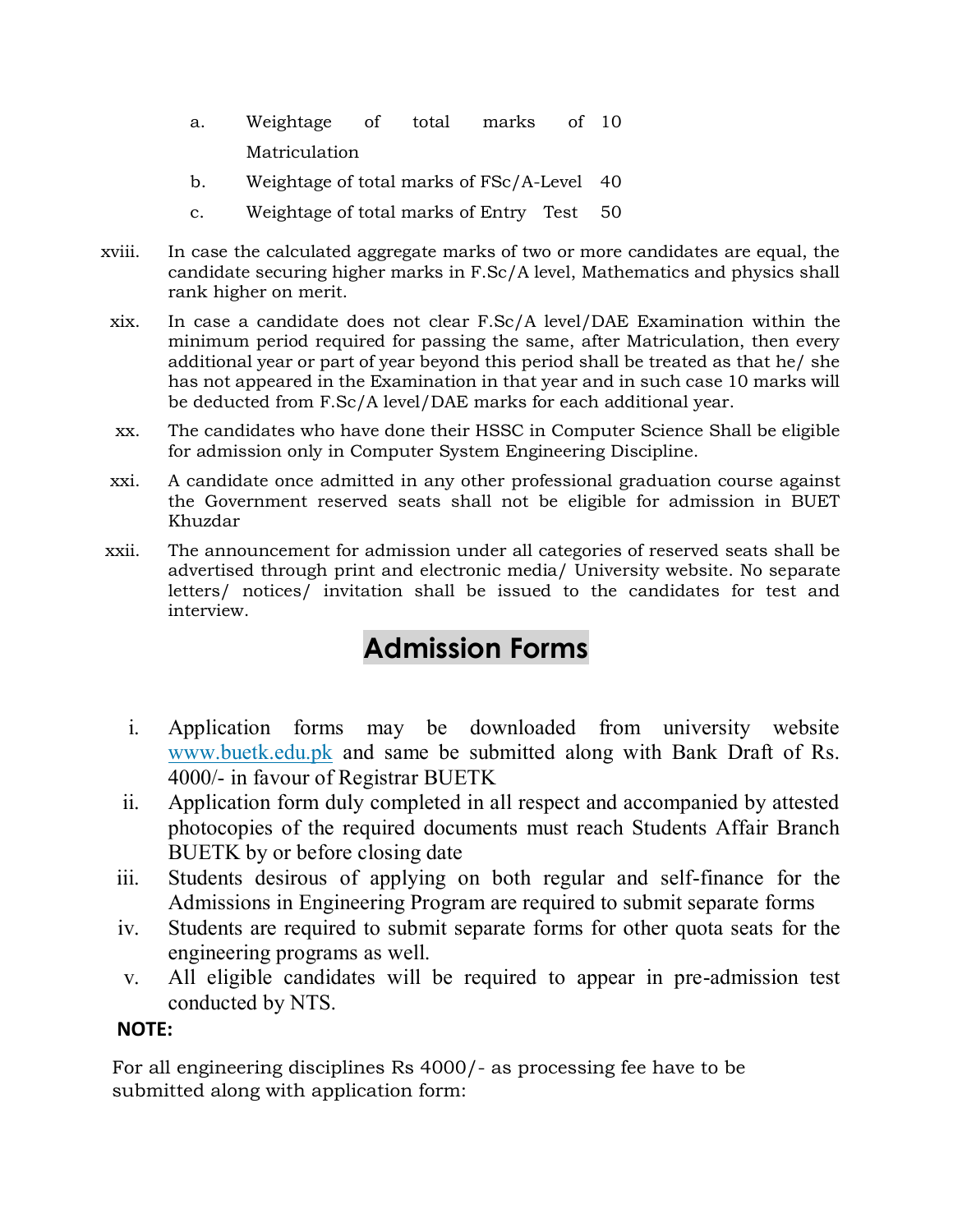Students desirous of applying on both regular and self-finance for the Admissions in Engineering Program are required to submit separate forms and fee (Rs. 4000+2000=Rs 6000/-)

Students are required to submit separate forms and fee Rs 2000/- each for other quota seats for the engineering programs in addition to original processing fee of Rs 4000/-

## **Eligibility Criteria For Admissions BS Computer Science**

A candidate seeking admission in Balochistan University of Engineering and Technology, Khuzdar, BS Computer Science must fulfill the following minimum requirements:-

- i. He or she has passed the Higher Secondary School Certificate (HSC/HSSC) Pre-Engineering/ICS securing at least 50% marks in aggregate of a University, a Board of Intermediate or Board of Intermediate and Secondary Education in Pakistan.
- ii. He/She has qualified an entrance test conducted or arranged by the University or any other reputed body providing testing services as decided/advertised by university as part of admission for that specific year.
- iii. A candidate seeking admission should possess adequate mental and physical health.
- iv. No candidate shall be denied admission on the ground of race, religion, colour or cast.
- v. A candidate shall render himself/ herself ineligible for admission in case he/ she has submitted forged documents. His/ her admission can be cancelled at any time, if he/ she succeeds in getting admission stealthily/ fraudulently
- vi. The announcement for admission shall be advertised through print and electronic media/ University website. No separate letters/ notices/ invitation shall be issued to the candidates for test and interview.
- vii. Incomplete or applications received after due date shall not be entertained.
- viii. The application must accompany six copies of passport size recent photographs and the following documents in duplicate duly attested by a magistrate or an officer of BPS-17 or above:
	- a) F.Sc/ICS) along-with detailed marks certificate duly verified from respective Board.
	- b) Matriculation certificate along-with detailed marks certificate.
	- c) Local/ Domicile certificate from the District Magistrate.
	- d) Character certificate from the Principal of the college last attended.
	- e) Certificate of Health from District Health Officer.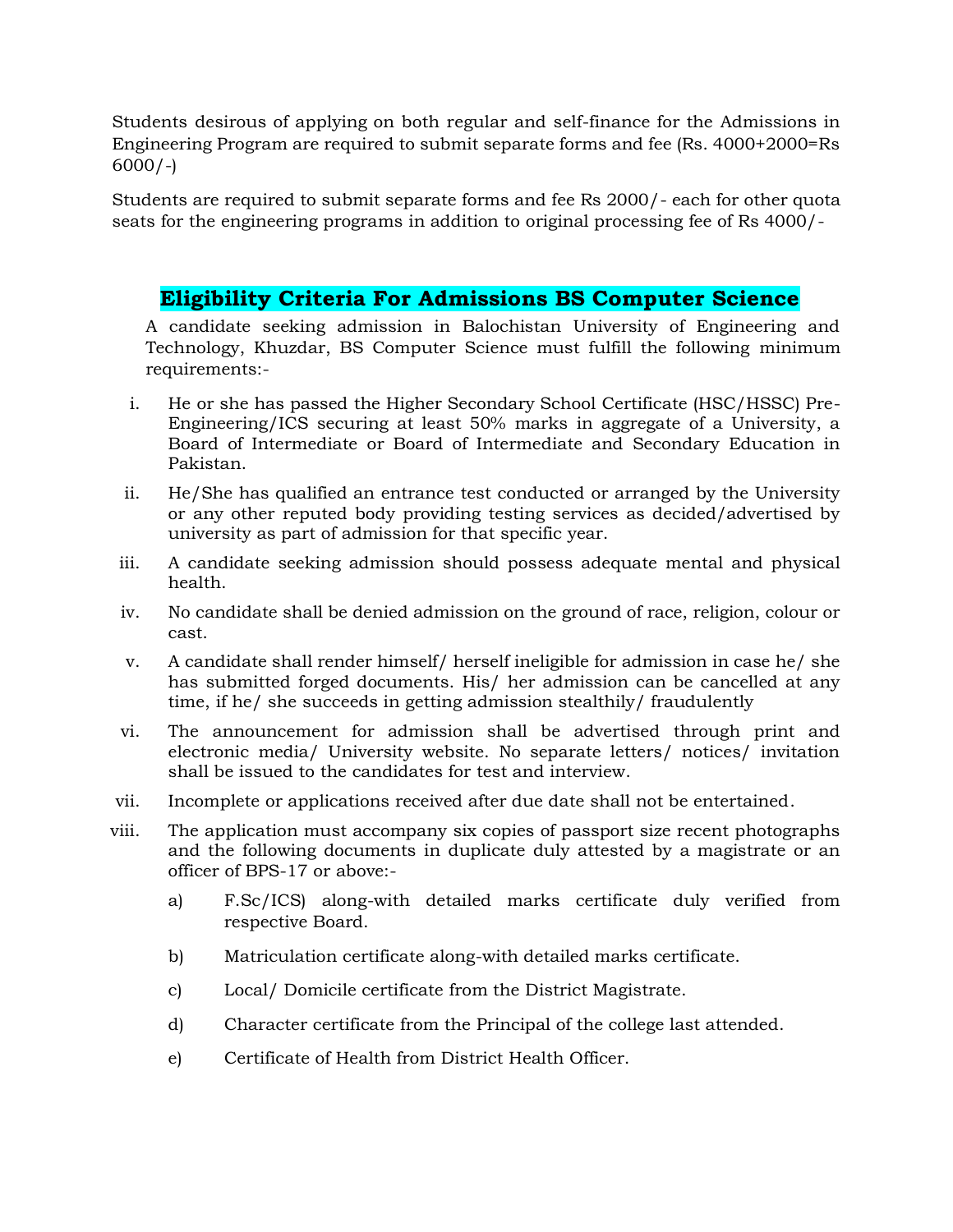g) National Identity Card of the candidate or his/her father in case he/she is below 18 years of age.

#### **Note**

 In case a candidate is below 21 year of age, the Domicile certificate of his/her father, mother or legal guardian candidate's name duly mentioned, will be considered valid.

# **Eligibility Criteria For Admissions BS ENGLISH**

A candidate seeking admission in Balochistan University of Engineering and Technology, Khuzdar, BS English must fulfill the following minimum requirements:-

- ix. He or she has passed the Intermediate securing at least 45 % marks in aggregate of a University, a Board of Intermediate or Board of Intermediate and Secondary Education in Pakistan.
- x. He/She has qualified an entrance test conducted or arranged by the University or any other reputed body providing testing services as decided/advertised by university as part of admission for that specific year.
- xi. A candidate seeking admission should possess adequate mental and physical health.
- xii. No candidate shall be denied admission on the ground of race, religion, colour or cast.
- xiii. A candidate shall render himself/ herself ineligible for admission in case he/ she has submitted forged documents. His/ her admission can be cancelled at any time, if he/ she succeeds in getting admission stealthily/ fraudulently
- xiv. The announcement for admission shall be advertised through print and electronic media/ University website. No separate letters/ notices/ invitation shall be issued to the candidates for test and interview.
- xv. Incomplete or applications received after due date shall not be entertained.
- xvi. The application must accompany six copies of passport size recent photographs and the following documents in duplicate duly attested by a magistrate or an officer of BPS-17 or above:
	- a) F.Sc/ICS) along-with detailed marks certificate duly verified from respective Board.
	- b) Matriculation certificate along-with detailed marks certificate.
	- c) Local/ Domicile certificate from the District Magistrate.
	- d) Character certificate from the Principal of the college last attended.